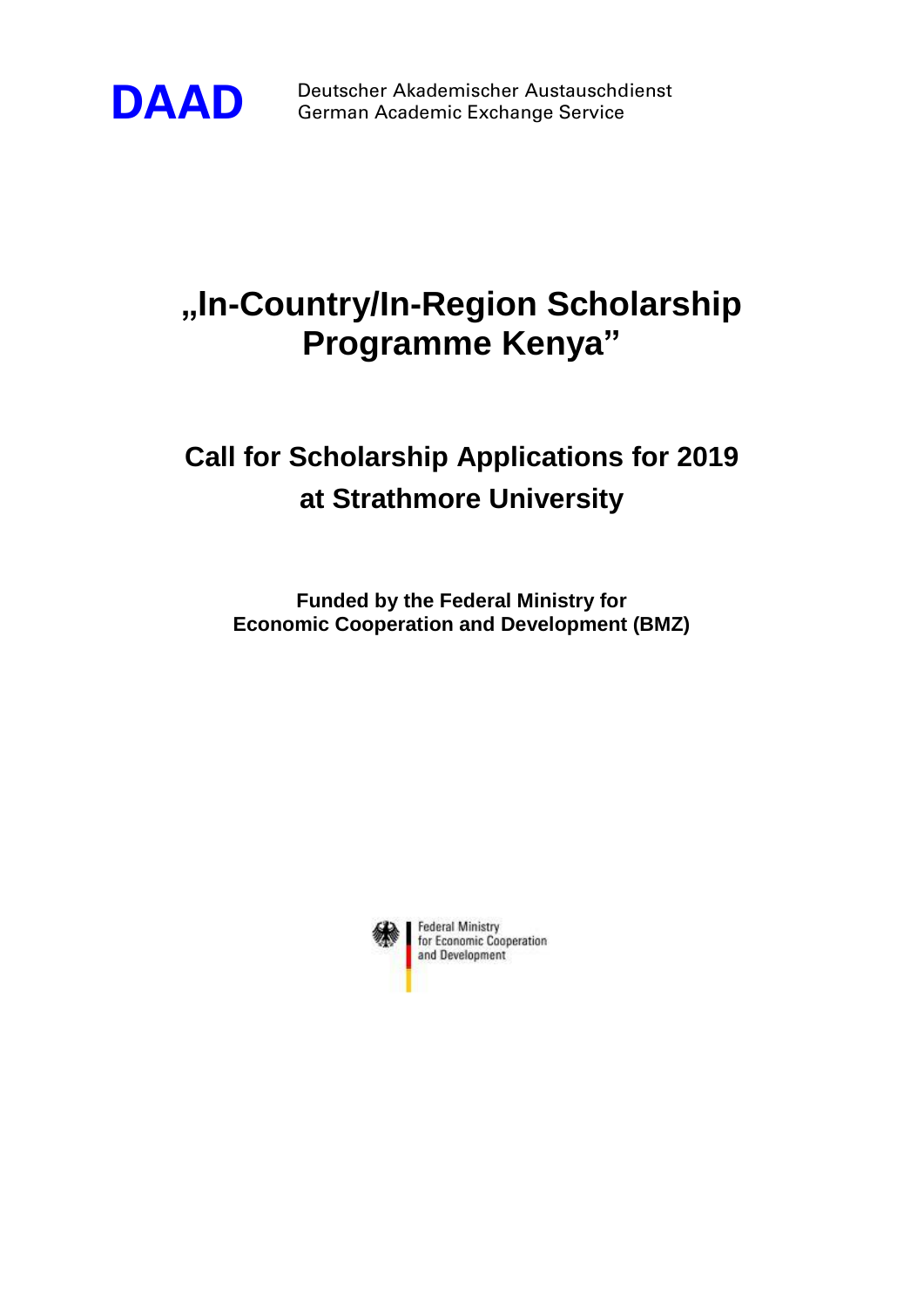

| Programme<br><b>Objectives</b>     | DAAD (German Academic Exchange Service), as a publicly funded, selfgoverning<br>organisation of the institutions of higher education in Germany, promotes<br>international academic exchange as well as educational co-operation with<br>developing countries through a variety of funding and scholarship programmes.                                                                                                                                                                                                                                                                                                                                                                                                                                                           |  |  |
|------------------------------------|----------------------------------------------------------------------------------------------------------------------------------------------------------------------------------------------------------------------------------------------------------------------------------------------------------------------------------------------------------------------------------------------------------------------------------------------------------------------------------------------------------------------------------------------------------------------------------------------------------------------------------------------------------------------------------------------------------------------------------------------------------------------------------|--|--|
|                                    | As part of the "In-Country/In-Region Scholarship Programme" DAAD offers<br>scholarships for PhD and Master studies. The programme is funded by the<br>German Federal Ministry of Economic Cooperation and Development (BMZ) and<br>aims at university staff in the first line, without neglecting the public sector demand<br>of academically trained personnel.                                                                                                                                                                                                                                                                                                                                                                                                                 |  |  |
|                                    | The target group for scholarships are graduates and postgraduates from Sub-<br>Sahara Africa with a first academic degree if applying for a Master's programme,<br>or with a Master's degree if applying for a doctoral programme who want to pursue<br>Master's or PhD courses in their home country (so called In-Country<br>scholarships) or in another Sub-Sahara African country (so called In-Region<br>scholarships).<br>It has been agreed upon that DAAD cooperates with Strathmore University by<br>offering up to 3 In-Country scholarships and up to 1 In-Region scholarship<br>for PhD studies as well as up to 1 In-Country scholarship for Master studies<br>for the intake 2019.                                                                                 |  |  |
|                                    | The awarding of scholarships will be subject to the provision of funds.                                                                                                                                                                                                                                                                                                                                                                                                                                                                                                                                                                                                                                                                                                          |  |  |
| <b>Application</b><br>requirements | Applicants<br>have successfully completed generally a three-year university degree<br>$\bullet$<br>(Master candidates) or a two-year university degree (doctoral candidates)<br>with above average results (upper forth of class)<br>clearly show motivation and strong commitment<br>٠<br>have thorough knowledge of the language of instruction<br>$\bullet$<br>have completed their last university degree not more than 6 years ago at<br>$\bullet$<br>the time of application<br>must be nationals or permanent resident of a Sub-Saharan African<br>$\bullet$<br>country<br>should generally be a) staff member of a public university, b) candidate<br>$\bullet$<br>considered for teaching or research staff recruitment, c) from the public<br>sector or d) DAFI-Alumni |  |  |
|                                    | Female applicants and candidates from less privileged regions or groups are<br>especially encouraged to participate in the programme.                                                                                                                                                                                                                                                                                                                                                                                                                                                                                                                                                                                                                                            |  |  |
|                                    | Scholarships are initially granted for one year and can be extended to a maximum<br>of two years for Master studies and up to three years for PhD studies upon receipt<br>of an application for extension. Scholars must demonstrate satisfactory progress<br>before an extension is granted. All further information will be provided after<br>admission to the scholarship programme.                                                                                                                                                                                                                                                                                                                                                                                          |  |  |
| <b>Eligible fields</b>             | The In-Country/In-Region Scholarship Programme supports studies in subject<br>areas with strong relevance to national development.                                                                                                                                                                                                                                                                                                                                                                                                                                                                                                                                                                                                                                               |  |  |
|                                    | The scholarships at Strathmore University are available in the following fields:                                                                                                                                                                                                                                                                                                                                                                                                                                                                                                                                                                                                                                                                                                 |  |  |
|                                    | <b>Science/Information</b><br>PhD by Research<br>Computer<br>in<br><b>Technology</b><br>PhD by Research in Mathematical Sciences<br><b>Master of Science in Mathematical Finance</b>                                                                                                                                                                                                                                                                                                                                                                                                                                                                                                                                                                                             |  |  |
| <b>Place of tenure</b>             | Strathmore University, Kenya                                                                                                                                                                                                                                                                                                                                                                                                                                                                                                                                                                                                                                                                                                                                                     |  |  |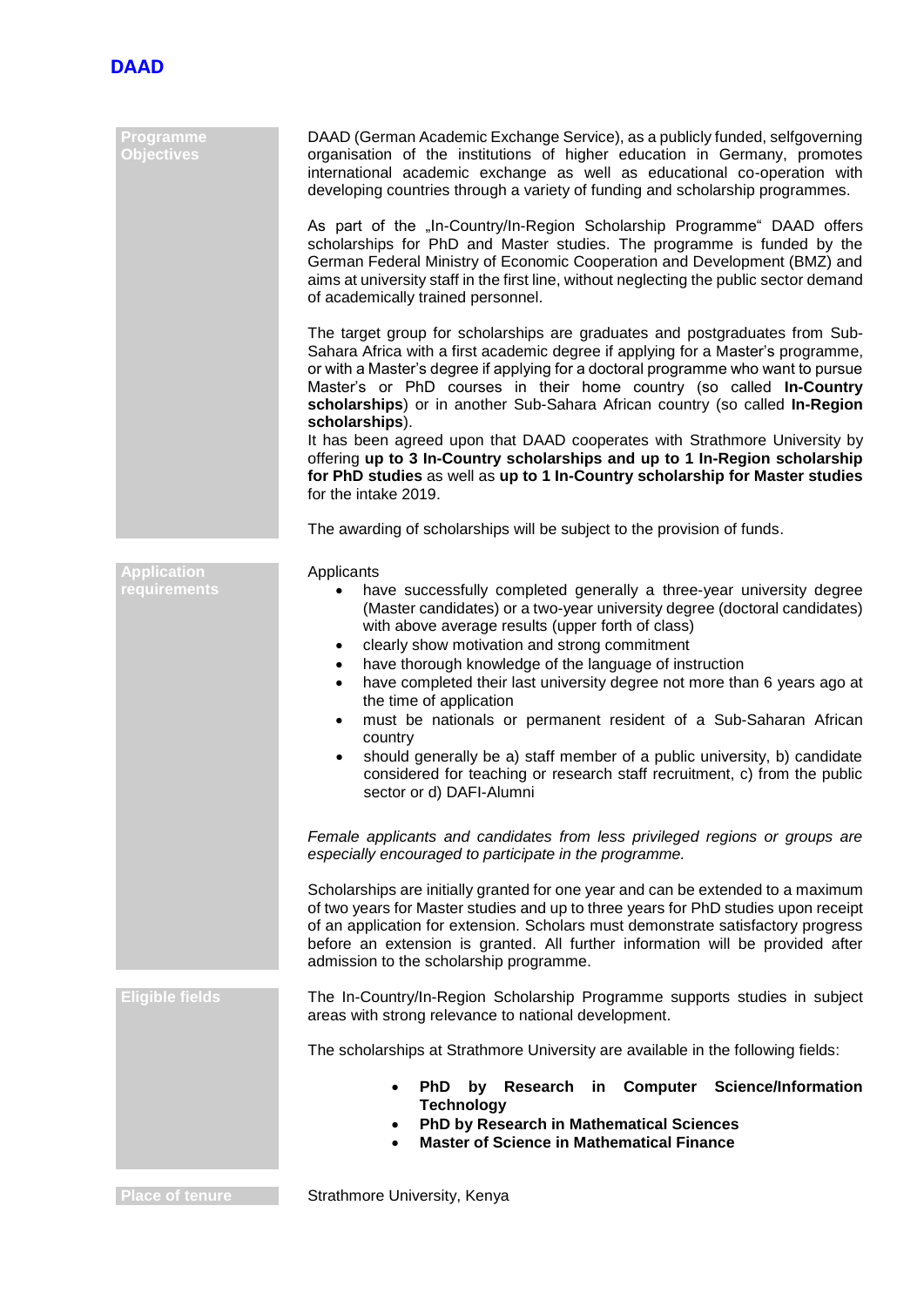

**Duration and Commencement** The duration • of the PhD programme is generally three years • of the Master programme is generally two years generally **starting in September. Applicaion and The application process contains two steps.** First step: Applicants must apply for their studies at Strathmore University using the contacts and the method that is prescribed by the institution. Strathmore University has set its own deadlines. Strathmore University will screen, pre-select (according to DAAD selection criteria) and short-list the applicants. A detailed report consisting of the shortlisting procedure, the entire list of applicants, the ranked shortlist and the shortlisting panel members will also be availed to DAAD. The ranked shortlist will contain preferably triple (at least double) the number of scholarships that have been attributed to the institution. DAAD reserves the right of final selection. Second step: Pre-selected candidates are asked to log into the DAAD portal and register themselves and submit an DAAD application. **1.** Register online via the DAAD-Portal (if not already registered): [https://portal.daad.de,](https://portal.daad.de/) 2. Apply online via the DAAD-Portal under the tab "Personal Funding"/ "Application" Documents to be submitted: DAAD application form duly filled (available in the DAAD-Portal) Hand signed curriculum vitae (please use the european specimen form at http://europass.cedefop. Europa.eu), including a list of publications (if applicable). Recommendation letter by university teachers (Master 1, PhD 2) Letter of admission for the host university / institution / network Certified copies of university degree certificates including transcripts Letter of motivation (if applicable: mentioning the planned research stay in Germany, see "Additional benefits") Copy of the passport PhD candidates have to submit the following additional documents: Declaration of acceptance from the academic supervisor Detailed and precise PhD proposal, including detailed work and time table (if applicable: mentioning the planned research stay in Germany, see "Additional benefits") Abstract of the proposal on one page (please include name and title of proposal

**Closing date for the submission of DAAD scholarship applications is 31.03.2019.**